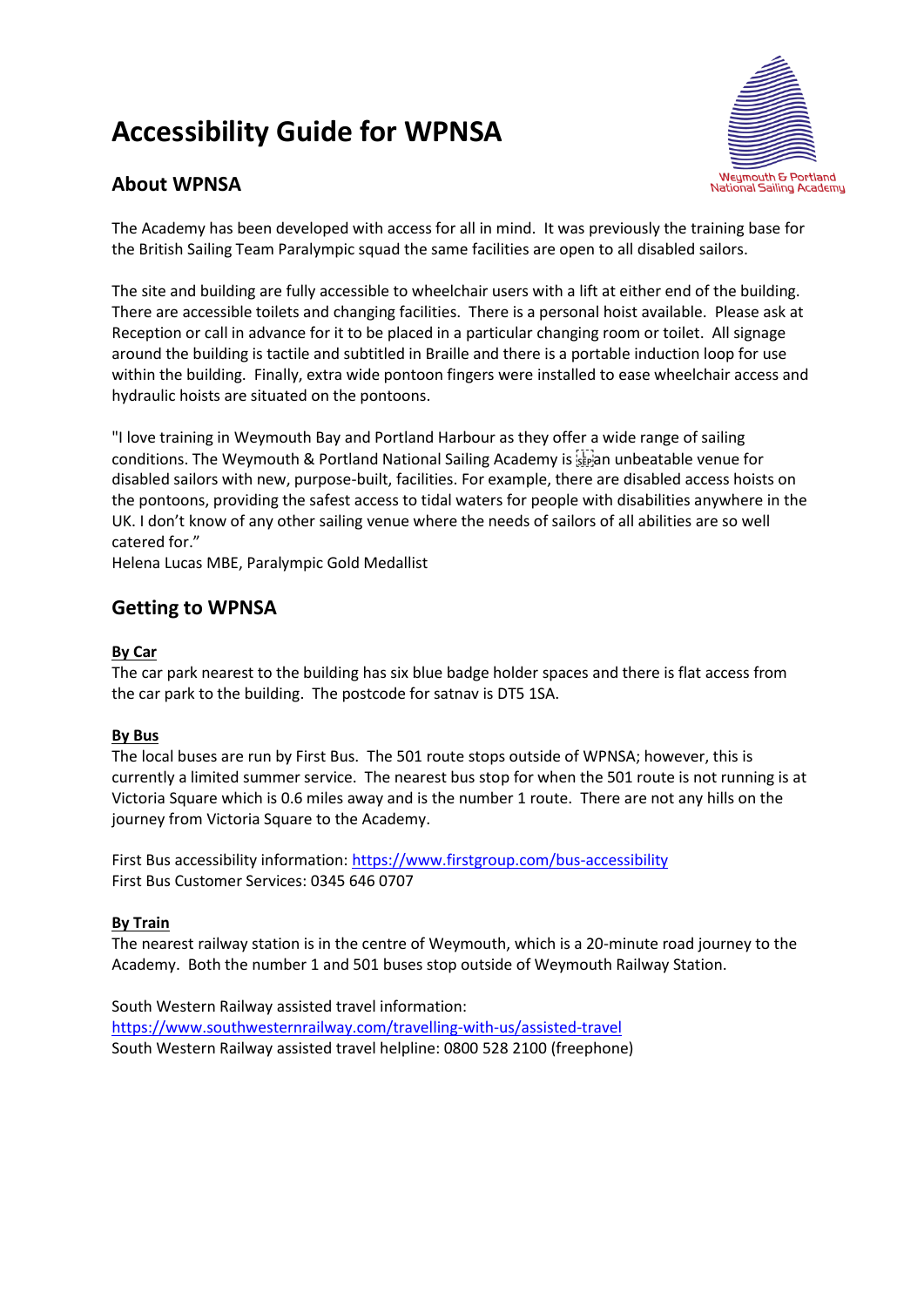#### **By Coach**

National Express offers accessible direct coach travel from London to Weymouth. Other routes will involve indirect travel. For details on routes, timings and cost, please see their [website](https://www.nationalexpress.com/en) or call their Assisted Travel Team.

National Express accessibility information: <https://www.nationalexpress.com/en/help/accessibility> National Express Assisted Travel Team: 03717 818181

#### **By Taxi**

The following taxi firms are able to provide accessible vehicles:

| Weyline Taxis, Weymouth | 01305 777777 | http://www.weyline.com/ |
|-------------------------|--------------|-------------------------|
| Steve's Cabs Weymouth   | 07791 534415 |                         |

## **Accessible Local Accommodation**

#### **Visit Dorset Accommodation Information**

<https://www.visit-dorset.com/accommodation/accessible>

#### **RYA Portland House**

The Royal Yachting Association have Portland House which is a 10-minute walk to WPNSA (on flat ground). It has dedicated accessible rooms. <https://www.rya.org.uk/contact-us/rya-portland-house/Pages/hub.aspx>

#### **Waterside Holiday Group**

The Waterside Holiday Group have accessible caravans. There are three at Chesil Vista which is a five-minute drive from WPNSA and five at Waterside Holiday Park & Spa. For more information please see: <https://www.watersideholidaygroup.co.uk/accessibility/>

## **Cafeteria**

Our cafeteria is open daily to the general public. It is on the first floor of the building, but there are two lifts for access. The cafeteria staff are happy to assist with any orders and we have a large print menu available. Please ask the staff for a copy.

### **Assistance Dogs**

Assistance dogs are welcome everywhere onsite; however, we do ask that they are kept on a lead at all times. Water bowls are provided for dogs. We do ask that any mess is cleared up; if you need assistance with this please ask a member of staff. WPNSA is adjacent to Hamm Beach which has no restriction on dogs being on the lead, however, the ground is uneven. For other places to walk your dog locally, please ask at Reception or any member of staff would be happy to find out for you.

## **Accessible Sailing**

One of the Academy's onsite partners is Chesil Sailability. It offers opportunities for all to have access to sailing. For more information, please see the Chesil [Sailability](https://www.wpnsa.org.uk/chesil-sailability) page on our website.

For information on access to sailing in other areas of the UK, please see the Royal Yachting Association's Sailability programme webpage: [https://www.rya.org.uk/programmes/rya](https://www.rya.org.uk/programmes/rya-sailability/Pages/hub.aspx)[sailability/Pages/hub.aspx](https://www.rya.org.uk/programmes/rya-sailability/Pages/hub.aspx)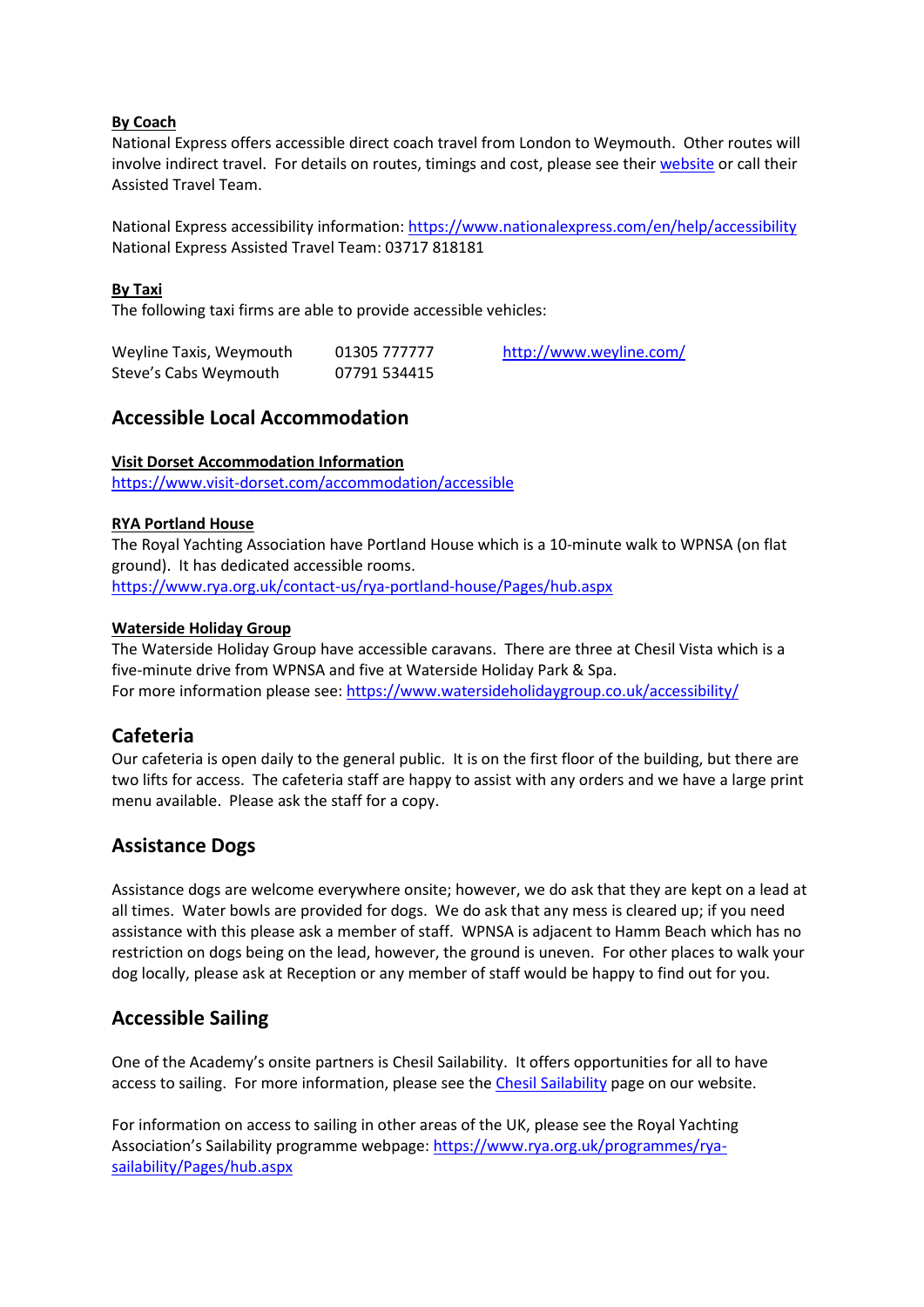## **Euan's Guide**

WPNSA is registered on Euan's Guide: [https://www.euansguide.com/venues/weymouth-and](https://www.euansguide.com/venues/weymouth-and-portland-national-sailing-academy-portland-10804)[portland-national-sailing-academy-portland-10804](https://www.euansguide.com/venues/weymouth-and-portland-national-sailing-academy-portland-10804)

## **Photos**

| View of the front of the building from the car<br>park (where there are six blue badge parking<br>spaces). The access is through the automatic<br>doors at the front. |
|-----------------------------------------------------------------------------------------------------------------------------------------------------------------------|
| View of the back of the building and the dinghy<br>park from the water                                                                                                |
| Toilet in one of our accessible changing rooms                                                                                                                        |
| Shower in one of our accessible changing<br>rooms                                                                                                                     |